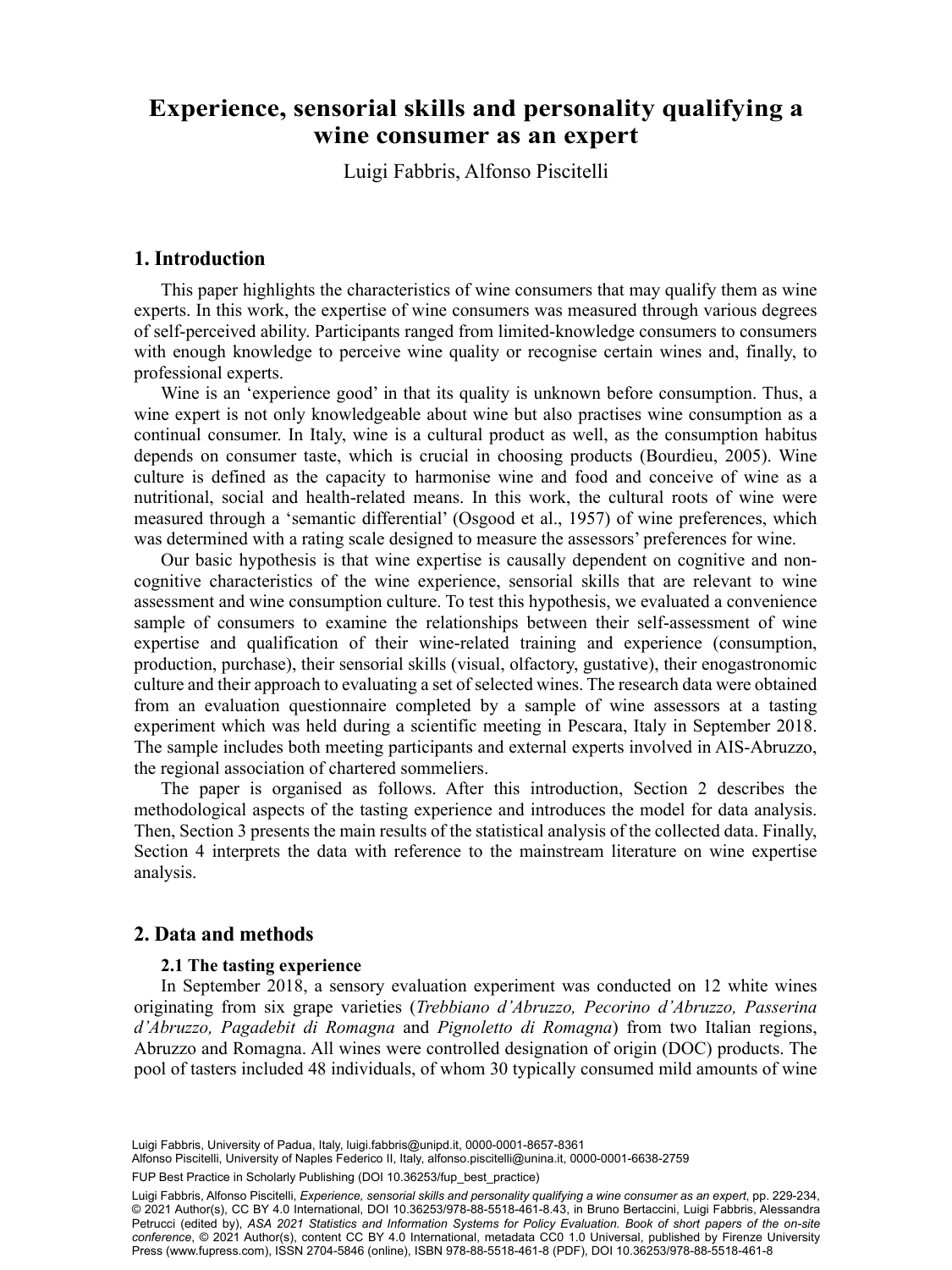(mild consumers), and 18 were professional sommeliers belonging to the AIS-Abruzzo association. Both mild consumers and sommeliers were selected on the basis of their interest in and availability for the experiment as well as their experience in wine consumption.

The wine characteristics considered in this evaluation experiment were selected through an anonymous paper questionnaire. This questionnaire asked participants to make judgements on 11 intrinsic attributes of appearance, nose and palate for four wines that were randomly selected from the 12 at hand. Subsequently, participants were instructed to provide an overall judgement of each wine. The questionnaire also gathered data on the tasters regarding their background characteristics, their drinking habits, and the relevance of wine in their diet and social life. In this work, we confine the analysis to the characteristics of tasters. The characteristics of the assessed wines enter the analysis only as distributional parameters (mean and variance) of the scores which single assessors assigned to the tasted wines.

#### **2.2 The experiment**

The experiment involved a horizontal tasting, as it compared only white wines from the same terroir and of the same vintage. On this basis, it is possible to obtain comparative judgements between the selected wines. In accordance with a fractional factorial experiment, each taster was administered four randomly selected wines from different grapes. The sampling of the administered wines was carried out at the grape-variety level. Only four of the six possible varieties were administered to any taster, and one of the two potential cellars was randomly selected. In this case, the experiment sampled possible choices rather than choosers (Manski and Lerman, 1977).

The sampling design followed a systematic pattern such that each grape variety appeared 8 times every 12 trials. Thus, each wine variety had 32 repetitions once 48 tasters had performed their task; consequently, the number of repetitions of each variety by cellar was 16.

Each taster had five glasses: one for water and four for the wines. The wines were poured in a flight. In the tasting session, the judges received 6 centilitres of each of the four randomly selected wine varieties, which were served at the same cold temperature. The protocol envisaged that tasters could taste and re-taste before concluding preferential judgements, and they would evaluate the intrinsic attributes of each tasted wine.

#### **2.3 Analytical model**

The model for data analysis includes the self-evaluation of wine expertise as a dependent variable, *Y*, a set of possible regressors, **X**, and a set of control variables, **Z**. The relationship may be written as

$$
Y=f(X_1, X_2, X_3, X_4, X_5 | Z),
$$

where  $X_l$  denotes wine expertise and learning experience,  $X_2$  represents the descriptors of wine habits,  $X_3$  refers to the sensorial skills,  $X_4$  signifies the descriptors of wine-related attitudes and culture, and  $X_5$  is the evaluation style of the tasted wines. The latter was measured through the mean and standard deviation of the scores for the four tasted wines. The underlying hypothesis was that the evaluations by experts would be more critical and uniform than those of nonexperts. The control variables, which were forced into the model, were gender, age and smoking experience. The *Y* (ordinal) variable was measured on four levels.

The ordinal logistic regression model is written as follows (Agresti, 2002; Bilder and Loughin, 2014):

$$
logit [p(Y \le j)] = \beta_{j0} + \beta_1 X_1 + \dots + \beta_p X_p
$$
  $(j = 1, ..., J-1),$ 

where  $logit(p) = ln[(p/(1-p))]$ , and  $\beta_i$  measures the relation between *Y* and  $X_i$  when all other variables in the model remain fixed. We adopted the proportional odds model, which assumes that the logit of the cumulative probabilities changes linearly as the regressors change, and the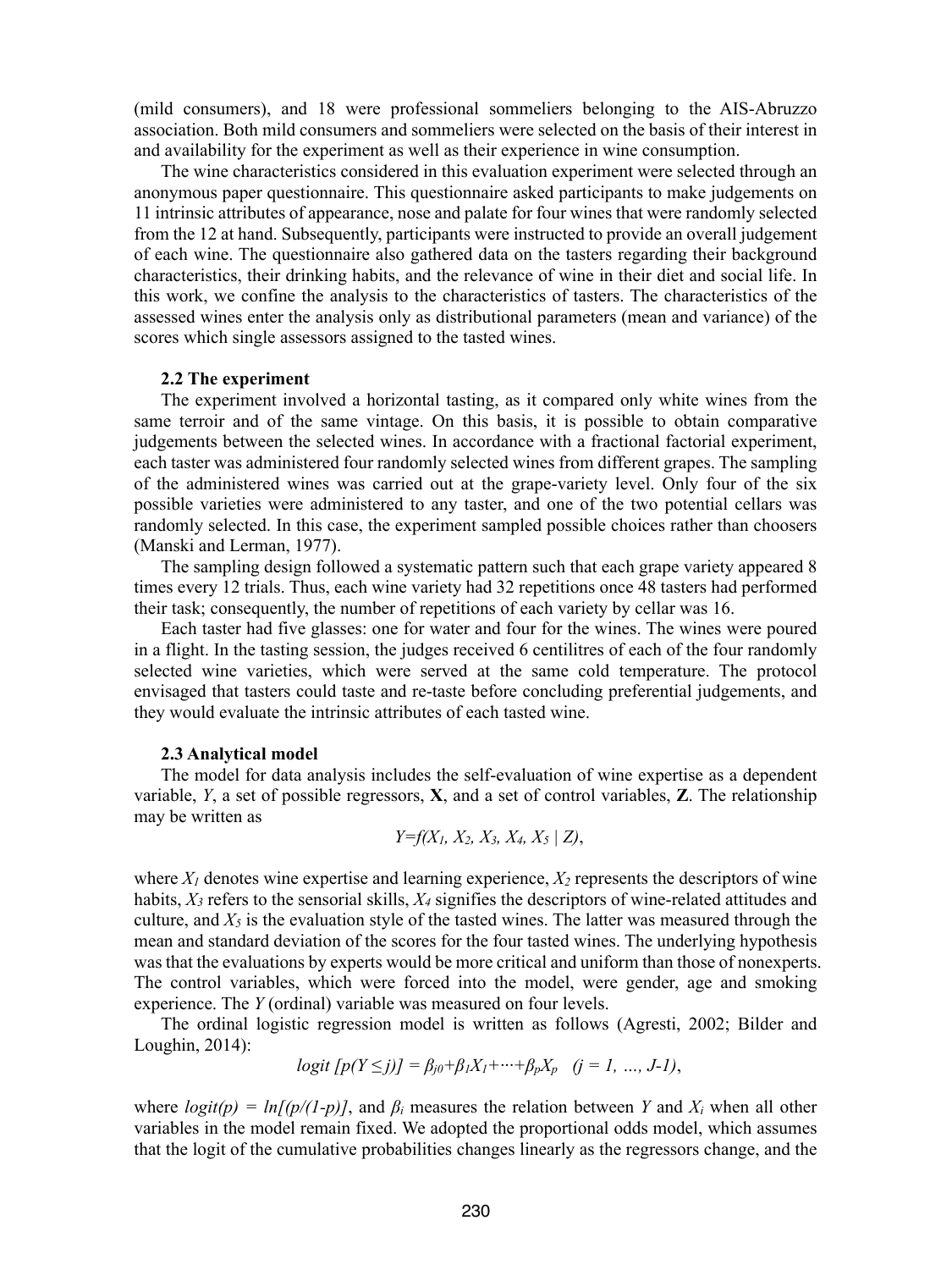slope of the relationship between *Y* and the *X*'s is the same regardless of the category *j* of variable *Y*.

A logistic regression model to an ordered response variable was performed with the *polr* function from MASS package (R Core Team, 2021). After that, the *stepAIC* function was utilised to perform stepwise model selection with criterion *AIC*.

## **3. Results**

Of the 48 assessors, five (10.4%) considered themselves to be wine experts, and eight (16.7%) stated that they were able to recognise some wines but did not consider themselves to be wine experts. The majority of the participating sommeliers classified themselves in the latter category. A larger group of assessors (47.9%) indicated that they possessed sufficient knowledge of wine to adequately understand its quality. Finally, 25% of the assessors admitted that they knew little or very little about wine.

Overall, our sample included a group of experts and a group of nonexperts (each accounting for approximately one-quarter of the tasters) as well as a larger, intermediate category of mildly informed amateurs (about one-half of the tasters). Only 3 of the 48 assessors produced or bottled their own wine; the others bought it occasionally or on a monthly basis either at vineries or in supermarkets or wine shops. A few (8.3%) purchased wine through the internet.

Regarding wine practice, about 56% of assessors had been consuming wine for decades, usually with dinner. The majority (54.2%) had attended a wine-tasting session coordinated by a sommelier. One-half of the tasting sample was female, in which the average age was 47. This group mostly had a college degree (66.7%), worked mainly at a university (81.3%) and did not smoke (41.7% had never smoked, and 29.2% had formerly smoked).

Table 1 summarises the results of the regression analysis and presents the estimates of the regression betas and their significance. We highlight the elevated significance of the statistical analysis:  $R^2$ =61.3%. To corroborate the regression results, selected covariates are crossed with the self-perceived expertise of assessors (Table 2).

|                                | <b>Regressor</b>                      |          | $se(\hat{\beta})$ | Signific.      |
|--------------------------------|---------------------------------------|----------|-------------------|----------------|
| Intercept:                     | Little/Enough                         | 36.816   | 9.960             | ***            |
| 66                             | Enough/Recognise                      | 43.605   | 11.291            | ***            |
| $\zeta$ $\zeta$                | Recognise/Expert                      | 47.767   | 11.988            | ***            |
| Male                           |                                       | 0.662    | 0.983             | N <sub>S</sub> |
| Age                            |                                       | 0.121    | 0.043             | **             |
| Smoker                         |                                       | 3.806    | 1.311             | **             |
| Self-evaluated olfactory skill |                                       | 1.220    | 0.373             | ***            |
| Buys wine on line              |                                       | 5.535    | 2.127             | $* *$          |
|                                | Buys wine at delicatessen/wine shops  | 1.890    | 1.045             | $\circ$        |
|                                | Buys wine from producers, vineries    | 3.955    | 1.475             | **             |
| Deals with wines at home       |                                       | 4.159    | 1.378             | ***            |
|                                | Wine relevant at celebratory meals    | 1.407    | 0.516             | $+ + +$        |
| Wine relevant at dinner        |                                       | $-0.575$ | 0.228             | **             |
|                                | Dry vs. Sweet (semantic differential) | $-0.155$ | 0.231             | N <sub>S</sub> |
| s.d. of visual evaluations     |                                       | 4.270    | 1.452             | **             |
| Mean of global evaluations     |                                       | 1.056    | 0.541             | $\circ$        |

**Table 1.** Beta estimates of the regression model with expertise level as criterion variable (forward stepwise selection of regressors,  $n=48$ ;  $R^2=61.3\%$ ; AIC criterion=76.53; \*\*\*  $0 \le \alpha^{0.05} \le 0.001$ ; \*\*  $0.001 \le \alpha^{0.05} \le 0.01$ ; \*  $0.01 \le \alpha^{0.05} \le 0.05$ ;  $0.05 \le \alpha^{0.05} \le 0.1$ ; NS= Not significant

*Note: Some regressors are not individually significant but are significant wrt AIC criterion.*

The analysis supports the following claims: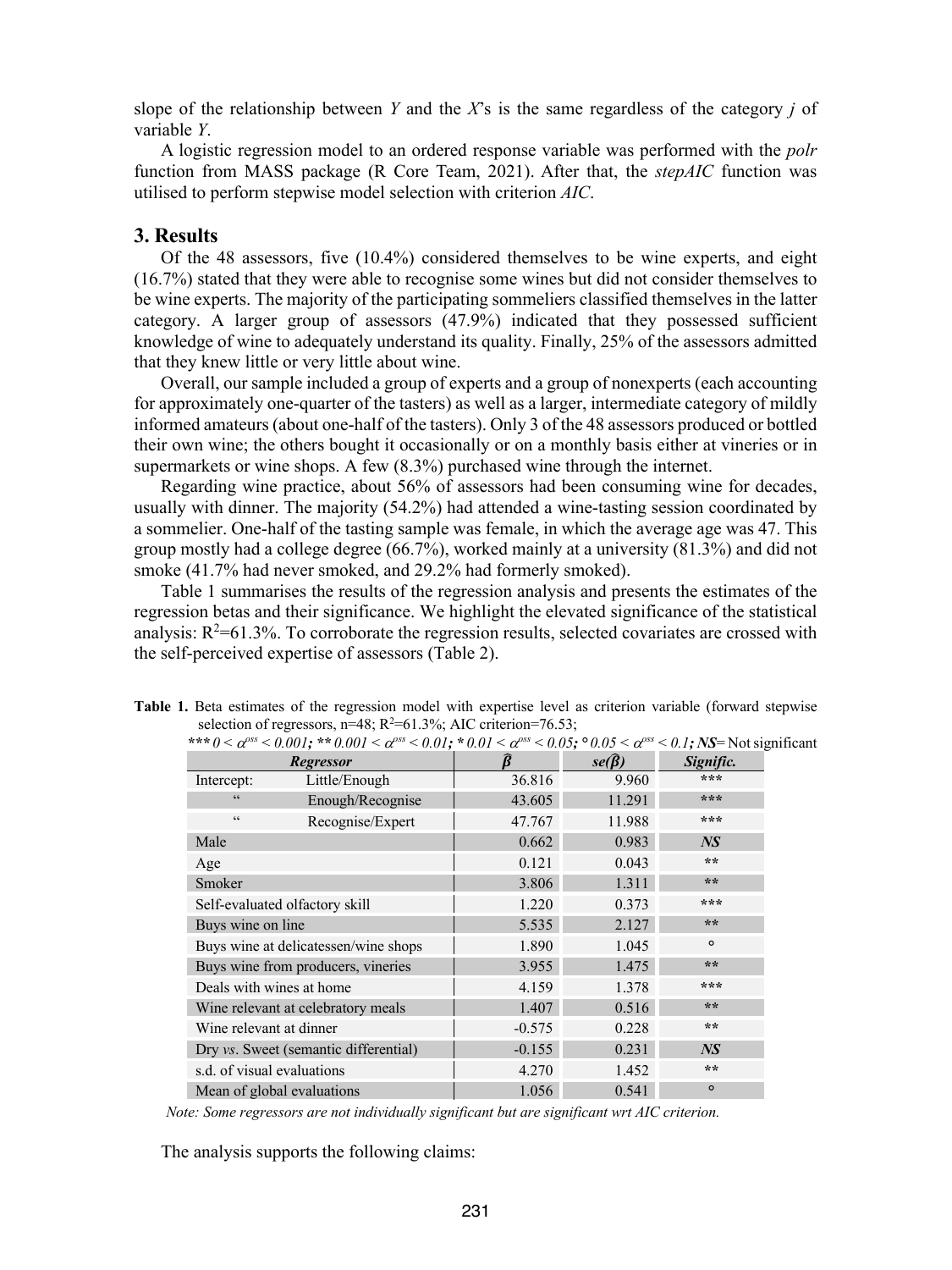- Wine is a relevant aspect of experts' everyday life, and they are particularly interested in consuming wine at home. While 92.3% of experts decided on wine pairings with meals at home, this figure was only 52.2% and 25% amongst amateurs and nonexperts, respectively. While amateurs and nonexperts collaborated in decision-making about wine at home, their choices were agreed upon with other family members. Hence, the results suggest that the leading role of experts in wine selection starts at home.
- Experts typically buy wine through the internet or at specialised shops. Notably, no producer or bottler self-identified as an expert. Individuals who considered themselves to be wine experts purchased only specific bottles that could be traced through the label to guarantee the quality of their contents. At our trial, all assessors who had bought wine through the internet rated themselves as experts. Moreover, experts purchased bottles from exclusive shops or trusted producers.
- Experts attended at least one sommelier-led tasting course. This aspect corroborates the image of experts as people who have refined their skills by completing courses or tasting sessions in which a qualified sommelier guided them in recognising certain intrinsic attributes of wines (Fabbris and Piscitelli, 2021) and developing their olfactory and tasting capacities.
- Olfactory perceptual ability (smelling) is a fundamental skill of wine experts. The experts were aware that smell is the sense that best qualifies their ability to detect the volatile components of a wine. Accordingly, experts assigned higher ratings to their own olfactory skill compared to amateurs and nonexperts (means: 7.69, 6.74 and 5.25 out of 10, respectively). It is well known that even when wine is in a person's mouth, and they are prepared to activate their palate and throat, the notes and flavours that they experience are partly due to aromas that reach the nose. The data reflect that smelling skills specific to experts include the ability to perceive aromas while drinking wine. Scholars have acknowledged a strong correlation between the two skills, which suggests that olfactory-gustatory abilities constitute a joint skill.

| Regressor                                      | Self-perceived expertise |          |            |          |
|------------------------------------------------|--------------------------|----------|------------|----------|
|                                                | Expert                   | Amateur  | Non-expert | Total    |
|                                                | $(n=13)$                 | $(n=23)$ | $(n=12)$   | $(n=48)$ |
| Deals with wines at home $(\%)$                | 92.3                     | 52.2     | 25.0       | 56.3     |
| Buys wine on line $(\%)$                       | 30.8                     | 0.0      | 0.0        | 8.3      |
| Buys wine at deli/wine shops (%)               | 53.8                     | 43.5     | 25.0       | 41.7     |
| Attended tasting events led by a sommelier (%) | 76.9                     | 60.9     | 16.7       | 54.2     |
| Wine relevant at celebratory meals (mean)      | 9.08                     | 9.13     | 7.92       | 8.81     |
| Wine relevant at dinner (mean)                 | 6.15                     | 6.04     | 5.58       | 5.96     |
| Wine relevant to socialise (mean)              | 8.08                     | 7.70     | 7.58       | 7.77     |
| Olfactory skill (mean)                         | 7.69                     | 6.74     | 5.25       | 6.63     |
| Tasting skill (mean)                           | 7.76                     | 6.78     | 5.67       | 6.77     |
| Wine visual evaluation (mean)                  | 7.87                     | 7.12     | 6.85       | 7.26     |
| Wine olfactory evaluation (mean)               | 7.17                     | 6.73     | 6.65       | 6.83     |
| Wine taste evaluation (mean)                   | 7.19                     | 6.58     | 6.67       | 6.77     |
| Wine overall evaluation (mean)                 | 7.13                     | 6.55     | 6.69       | 6.74     |
| Wine visual evaluation (s.d.)                  | 0.73                     | 0.93     | 0.79       | 0.84     |
| Wine olfactory evaluation (s.d.)               | 0.93                     | 0.99     | 1.13       | 1.01     |
| Wine taste evaluation (s.d.)                   | 0.83                     | 0.96     | 1.08       | 0.95     |
| Wine overall evaluation (s.d.)                 | 0.85                     | 1.20     | 0.94       | 1.04     |

**Table 2.** Some covariates, by the self-perceived expertise of assessors

*Note: The levels "being wine experts" and "being able to recognise some wines" of the self-evaluation of wine expertise, have been merged into the "Expert" category.*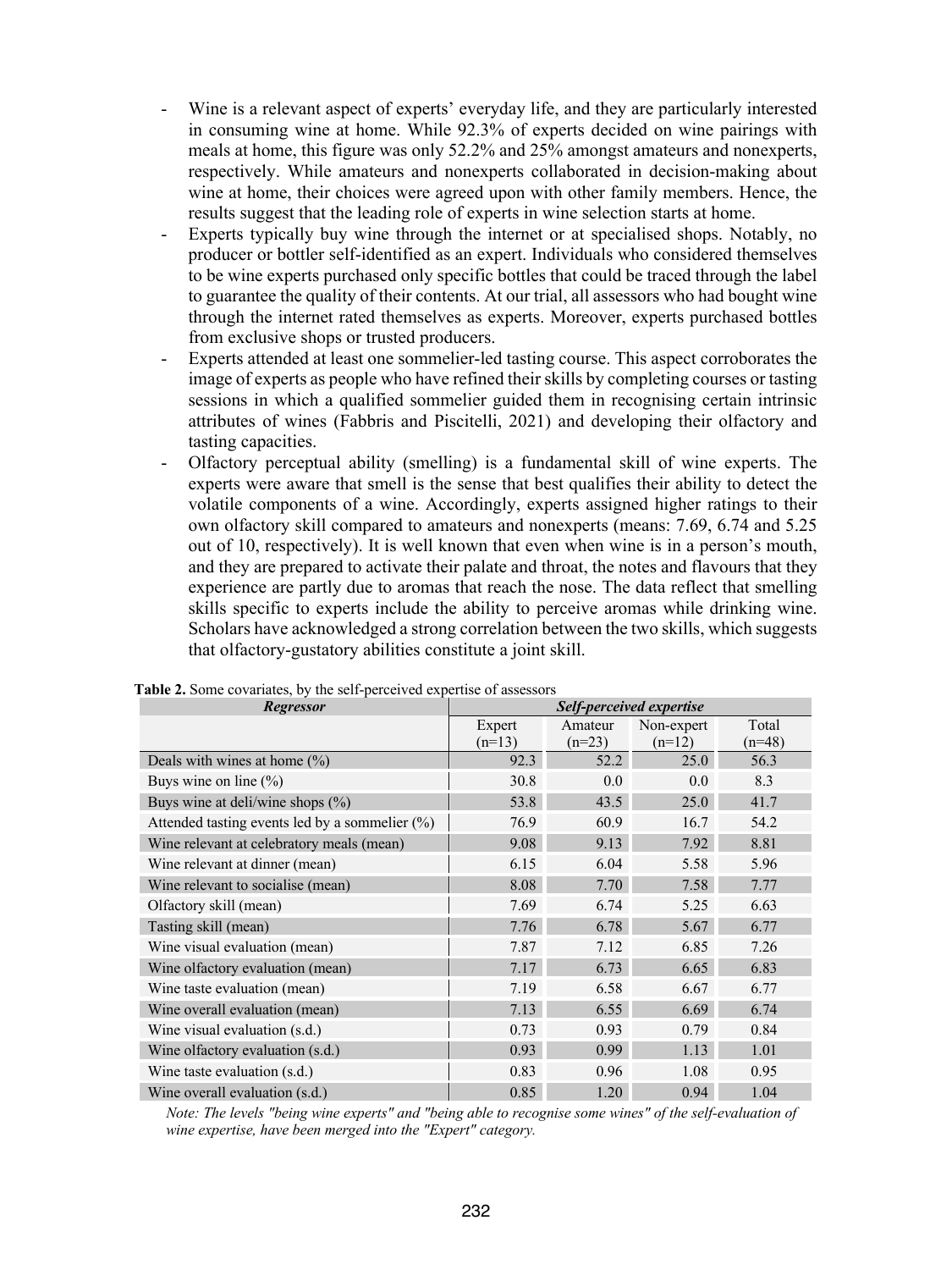- To identify a person as a wine expert, cultural and psychological traits are less relevant than wine consumption habits. However, when all other variables remained fixed, a significant regressor was the relevance which experts attributed to wine in a foreign celebratory meal. This result implies that experts conceive of wine as a professional rather than social means. During an official meal, not only might a refined wine be served, but experts may also have the opportunity to share and improve their expertise with other connoisseurs. Therefore, while many people drink wine to cultivate happiness together, experts tend to try a wine to understand it and possibly foster appreciation for that wine. This element qualifies an expert as an initiate.
- Experts evaluate wines more accurately than amateurs and nonexperts. Experts significantly outperformed amateurs and nonexperts in both their overall assessment of the tasted wines and their visual, olfactory and gustative scores. The experts' scores for the overall judgement of the tasted wines were 6.6% higher than those of nonexperts. In addition, the experts scored 14.9% higher on the visual evaluations and 7.8% higher on the odour and taste evaluations compared to nonexperts. The scores of the intermediate category, amateurs, were likewise intermediate. The multivariate analysis reveals that, *ceteris paribus*, the experts globally evaluated the tasted wines more highly than the others to a significant degree.
- Through analysis of within-category variability, we also checked if all assessors scored wines at the same level of homogeneity. The results indicate that the visual evaluation scores of experts were significantly more homogeneous than those of the other assessors. In fact, all of the scores from experts were more homogeneous than those from other assessors. Notably, amateurs presented the most variance in wine scoring, which evidences that experts and nonexperts are two compact categories, while intermediate expertise implies a relatively heterogeneous knowledge of wines.
- The semantic differential which was applied to unveil people's attitudes toward wine does not highlight significant differences between experts and other wine lovers. This result reflects that wine is well rooted in Italian food culture and enjoys a high degree of acceptance amongst both experts and nonexperts.

## **4. Discussion and conclusion**

This work has aimed to define the characteristics of wine experts. An expert is a person who possesses in-depth knowledge, abundant experience, a proclivity for vivid imagery and a stronger descriptive capacity than that of other people (Parr et al., 2002; Ericsson et al., 2007; Croijmans and Majid, 2016; Croijmans et al., 2020). A wine expert also demonstrates an acute capacity to recognise, classify and evaluate wine characteristics. Notably, skill training can be particularly effective with practice.

The analysis illustrates that experts assumed a leading role in wine selection, which is a habit that they adopted decades ago and had improved over time. The attendance of specific courses and tasting events led by sommeliers or between-peer contests improved their expertise and self-confidence. An expert clearly seeks to train themself through both the exploration of new sensations and products and the intensification of their sensorial skills.

Furthermore, the data analysis indicates that experts perceive themselves as different from producers and bottlers. For both producers and experts, wine is a professional means as well as an important part of their life. However, producers (should) know how to make high-quality wines, whereas experts approach wine from a position which resembles that of an explorer who is constantly seeking out new land to discover. For experts, such exploration targets unfamiliar sources of sensation (e.g. aromas, bouquets, flavours, terroirs, ages, faults) for themselves and possibly for other initiates as well.

Several experiments have reported the tendency of experts to scout out new sensations. For example, in a study by Mariño-Sánchez et al. (2010), Spanish wine tasters perceived more